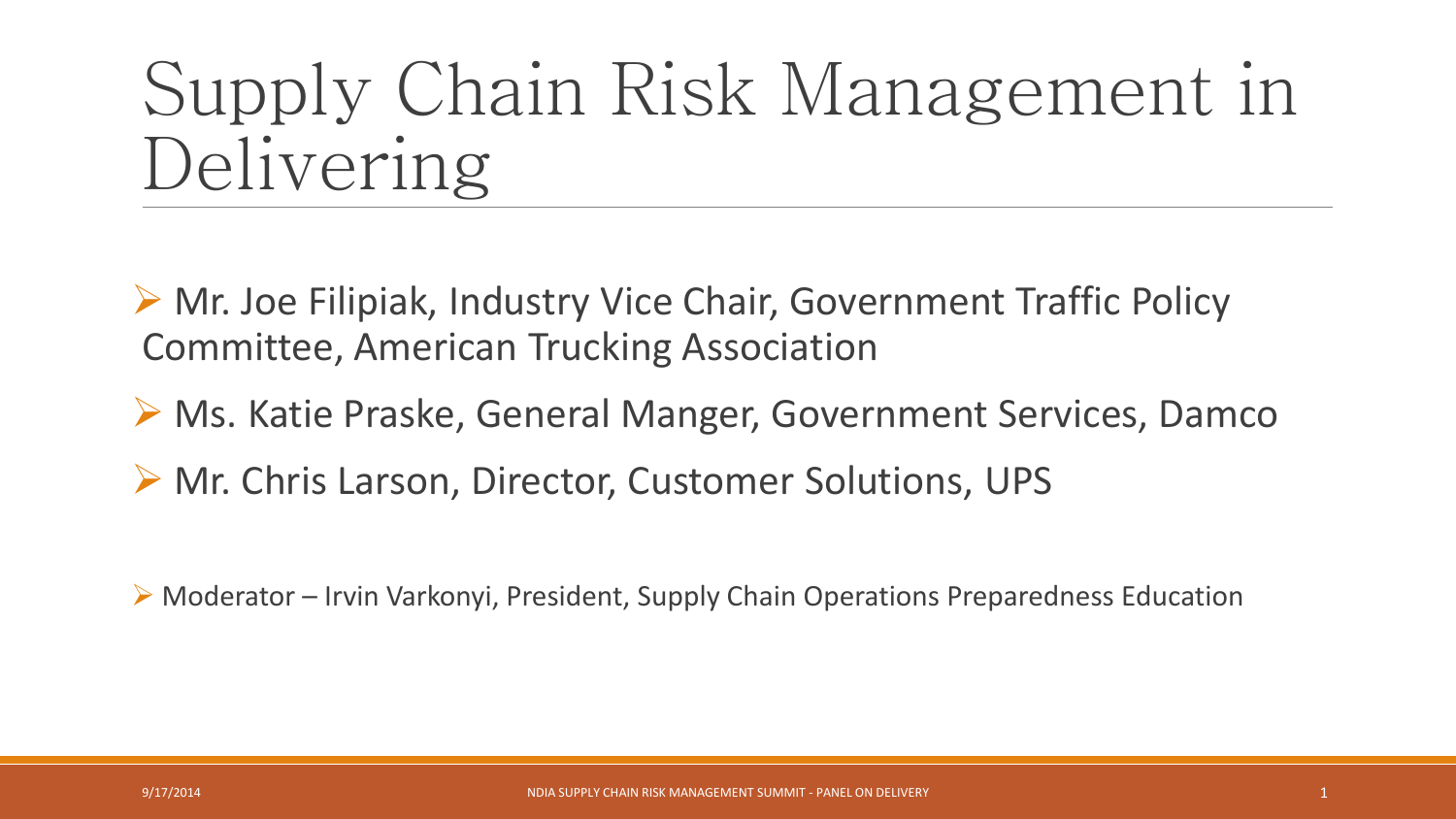

**Source: Adapted from Supply Chain Council, Inc.**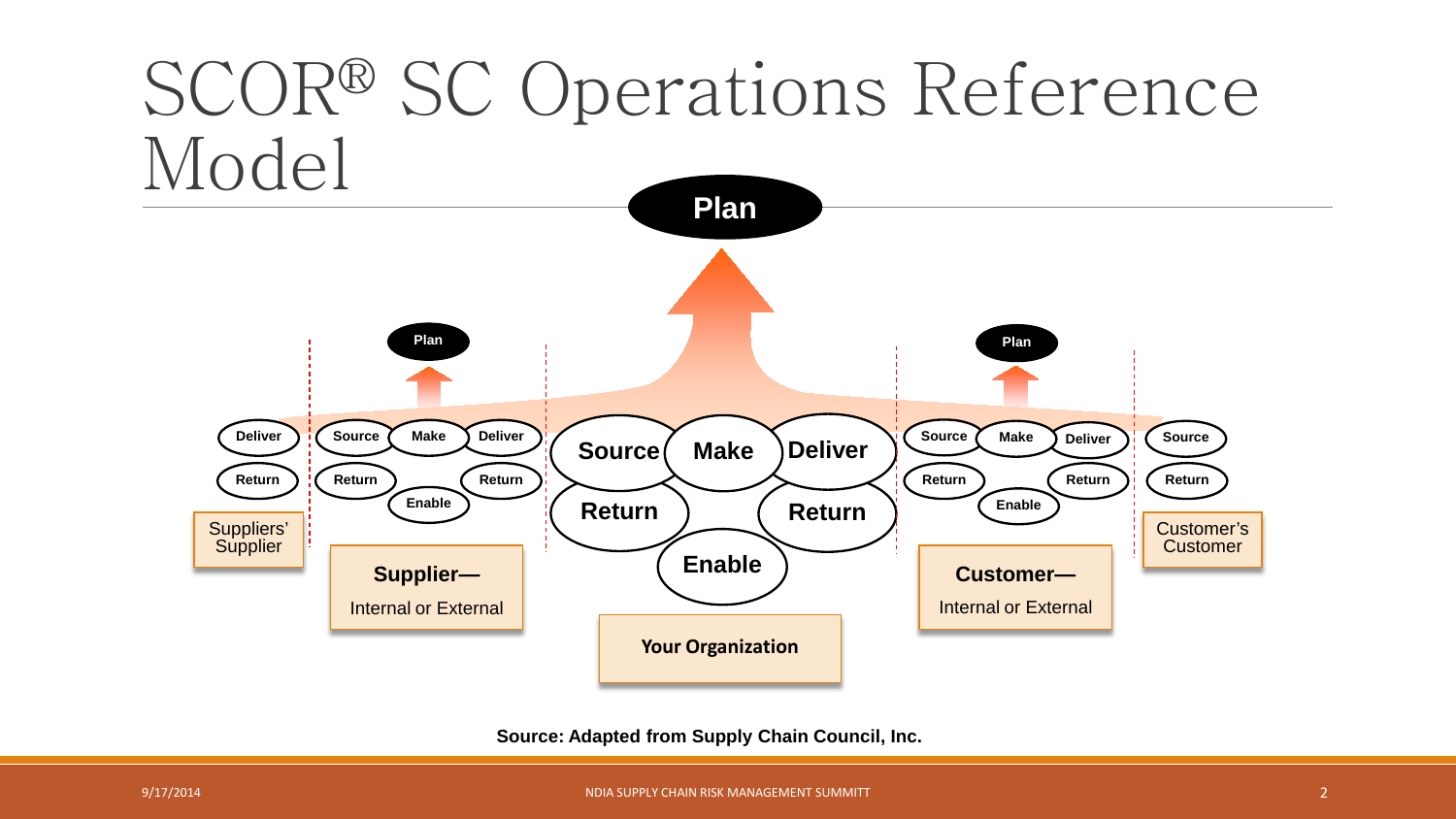## Supply Chain Risk Management in Delivering

**Transport Risk Exposure** – Natural Disasters, Conflict and political unrest, Sudden demand shocks, Export-import restrictions, Terrorism

 $\triangleright$  "Systemic risks within supply chain and transport networks are characterized by an unexpected trigger event and a network setup that cannot absorb the shock and knock-on effects. The initial event results in a cascading disruption or failure across regions or industries." World Economic Forum, 2011

**Systemic Risk Management** – Trusted networks across business and government, Effective risk legislation, Improved quantification metrics, Appropriate data and information sharing, enhanced scenario planning